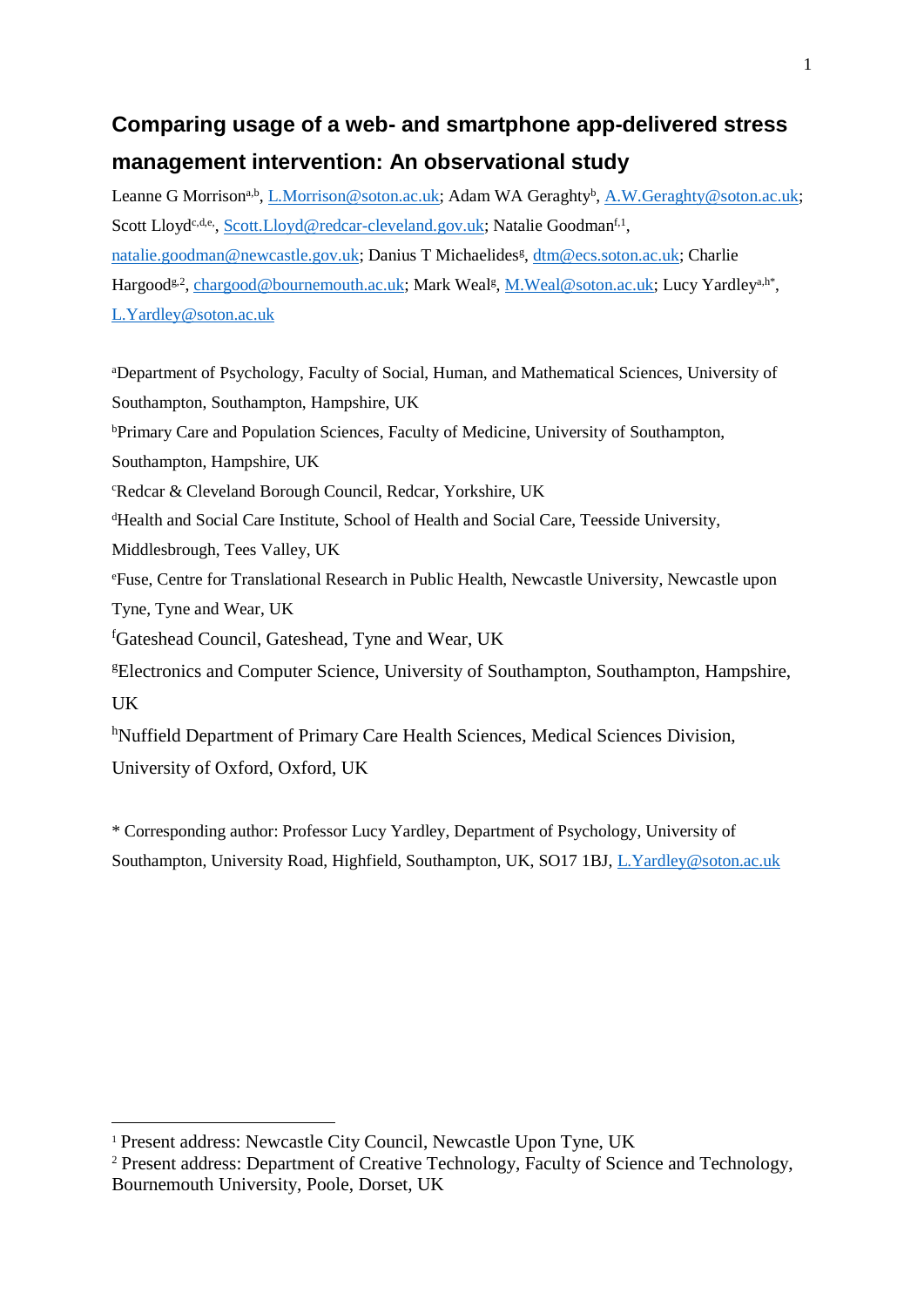## **Abstract**

Choices in the design and delivery of digital health behaviour interventions may have a direct influence on subsequent usage and engagement. Few studies have been able to make direct, detailed comparisons of differences in usage between interventions that are delivered via web or smartphone application (app). This study compared the usage of two versions of a digital stress management intervention, one delivered via a website (Healthy Paths) and the other delivered via an app (Healthy Mind). Design modifications were introduced within Healthy Mind to take account of reported differences in how individuals engage with websites compared to apps and mobile phones. Data were collected as part of an observational study nested within a broader exploratory trial of Healthy Mind. Objective usage of Healthy Paths and Healthy Mind were automatically recorded, including frequency and duration of logins, access to specific components within the intervention and order of page/screen visits. Usage was compared for a two week period following initial registration. In total, 381 participants completed the registration process for Healthy Paths (web) and 162 participants completed the registration process for Healthy Mind (app). App users logged in twice as often (*Mdn*=2.00) as web users (*Mdn*=1.00), *U*=13059.50, *p*=<.001, but spent half as much time (*Mdn* = 5.23 minutes) on the intervention compared to web users (*Mdn*=10.52 minutes), *U*=19740.00, *p*=<.001. Visual exploration of usage patterns over time revealed that a significantly higher proportion of app users (*n*=126, 82.35%) accessed both types of support available within the intervention (i.e. awareness and change-focused tools) compared to web users  $(n=92, 40.17\%)$ ,  $X^2(1, n=382)=66.60$ ,  $p$ <.001. This study suggests that the digital platform used to deliver an intervention (i.e. web versus app) and specific design choices (e.g. navigation, length and volume of content) may be associated with differences in how the intervention content is used. Broad summative usage data (e.g. total time spent on the intervention) may mask important differences in how an intervention is used by different user groups if it is not complemented by more fine-grained analyses of usage patterns over time. Trial registration number: ISRCTN67177737.

# **Key words**

Internet; Mobile Applications; Data Analysis; Health; Behavioral Research; Usage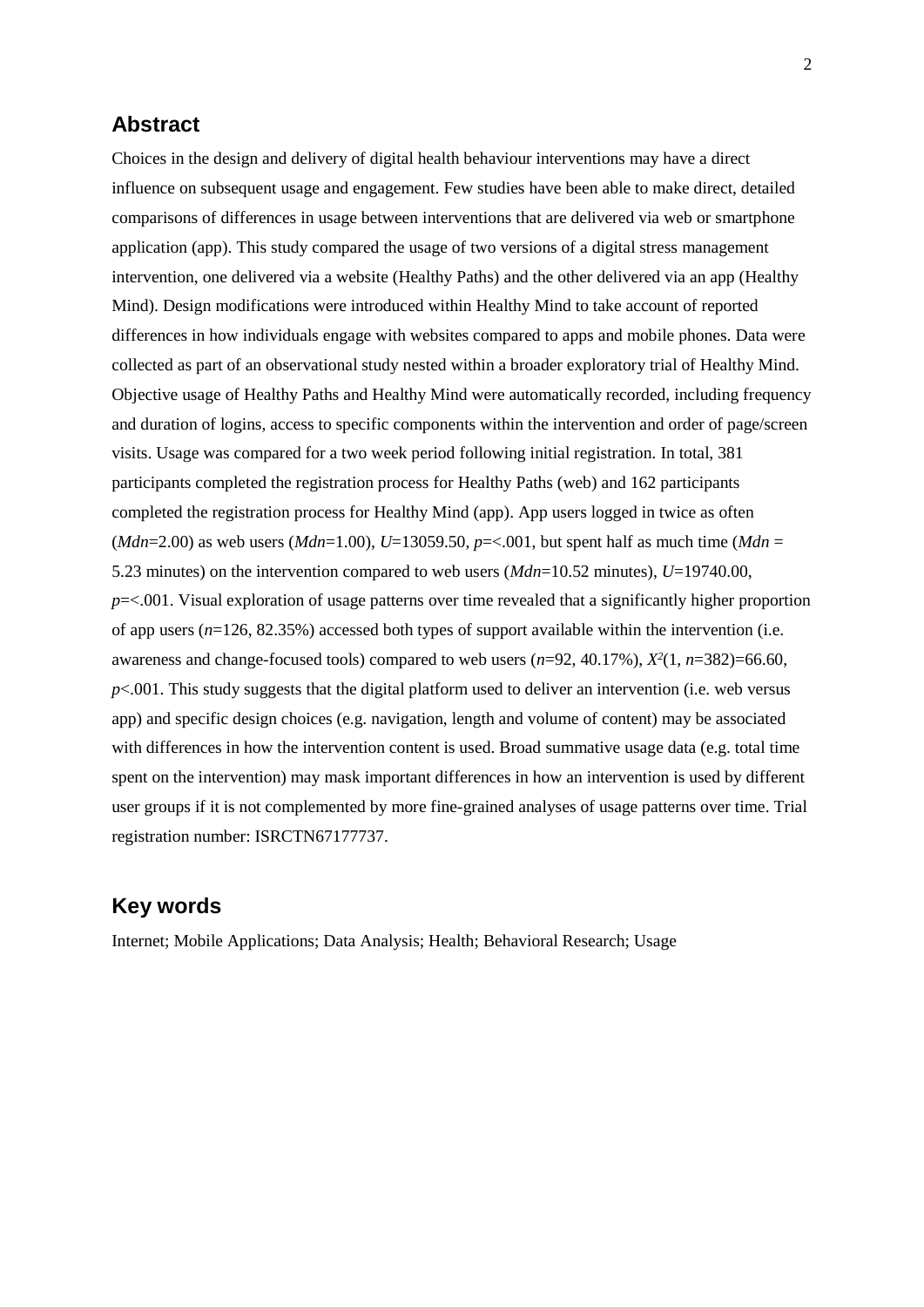# **1. Introduction**

Health and behaviour change interventions delivered using digital technology offer the potential to automatically collect rich data on how the intervention has been used by individual participants. This data can range from summative metrics (e.g. number of logins, duration of logins, frequency of visits to particular intervention components) to fine-grained individual-level data detailing each individual's flow through the intervention (e.g. what has been visited, for how long and in what order) (Morrison & Doherty, 2014). Analysis of this data is crucial for identifying factors associated with variations in intervention usage (e.g. design factors, user characteristics), and for informing understanding of the relationship between intervention usage and health-related outcomes.

To date, numerous intervention evaluation studies have used summative metrics to report broad patterns of intervention usage and how these relate to outcomes (e.g. Glasgow et al., 2011; Richardson et al., 2013; Whitton et al., 2015). Other work has sought to analyse user characteristics associated with greater usage of or exposure to the intervention content (e.g. Brouwer et al., 2009; Van 't Riet, Crutzen, & de Vries, 2010) or compare usage across different interventions that are focused on a particular health condition or behaviour (Nelson, Coston, Cherrington, & Osborn, 2016). A distinction can be made between the concepts of 'usage of' and 'engagement with' interventions. Usage often refers to objectively measurable interaction with intervention content (e.g. was content accessed, when, for how long etc.). Engagement can also encapsulate more subjective, multifaceted components of users' interaction with interventions (e.g. how was the content interpreted and reacted to? To what extent and how the content was acted on offline, in users' daily lives?). Analyses of usage can inform broader conceptual models of engagement that identify user or design-related factors that may enhance engagement with an intervention platform and for identifying user groups for whom the intervention is likely to be most engaging and effective (Perski, Blandford, West, & Michie, 2016).

In addition to broad summative-level metrics, some digitally delivered interventions offer the opportunity to collect and analyse rich individual-level data on how the intervention is used over time. Systematic analysis and interpretation of such data is methodologically challenging (Morrison & Doherty, 2014) and there is a lack of guidance available in how best to approach usage analyses to enable comparability and applicability across studies. Visual exploration of intervention usage has shown promise as a way to supplement summative usage metrics by providing a more efficient means of exploring large, richer data sets at finer levels of granularity (e.g. Arden-Close et al., 2015; Morrison & Doherty, 2014).

Increasing proliferation of digital interventions and rapid advancement in technology also raises empirical questions about the choice of platform for delivering health behaviour change interventions.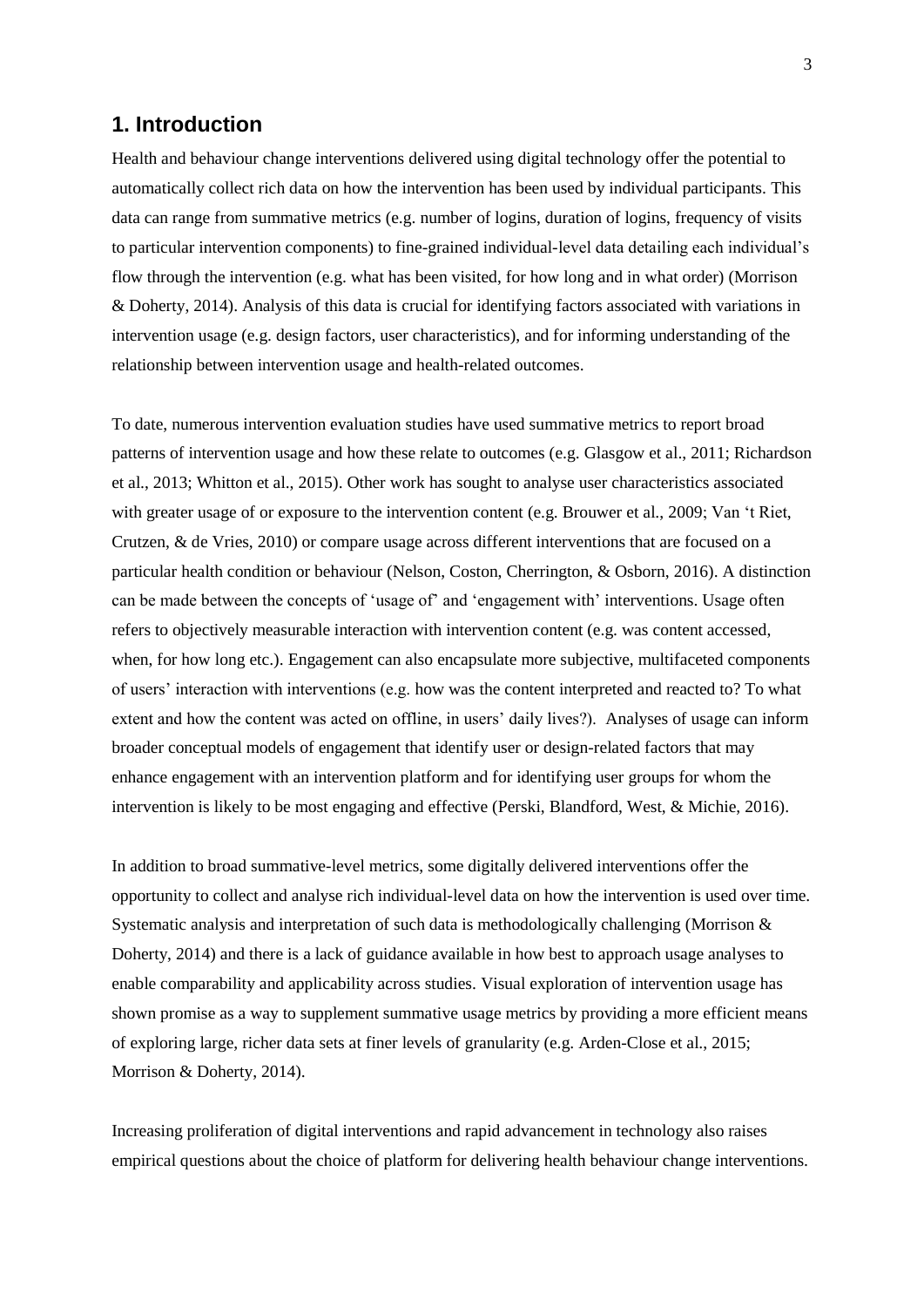For example, to what extent are usage patterns influenced by the design of interventions delivered through different digital platforms (i.e. web versus app)? Few studies have directly compared the usage of interventions delivered through different digital platforms. Morrison et al. (2014) compared usage of an online weight management intervention when provided with or without a supplementary app. This study suggested that combining web and app delivery can help to improve users' awareness of their personal weight management goals, but did not directly compare web and app delivery of the intervention content. Quinonez, Walthouwer, Schulz, and de Vries (2016) directly compared email versus SMS delivery of an intervention to promote physical activity. Their analysis demonstrated that email delivery was associated with lower rates of drop out and higher self-reported engagement with the tailored physical activity messages (e.g. number of messages received and read). This study suggests that there may be differences in how interventions are used and responded to as a result of how they are delivered through the digital technology.

Comparing web and app delivery of an identical intervention is problematic as qualitative research suggests that individuals are likely to use websites and apps differently in their day-to-day lives. Dennison, Conway, Morrison and Yardley (2013) highlighted that apps were perceived as disposable and not necessarily seen as a long-term commitment. Morrison et al. (2014) also found that app content was typically used on-the-go, sporadically for shorter periods of time than web content. Mobile screen space is also more limited than on personal computers (PCs). Thus, comparison of exactly the same content delivered via different digital platforms (as reported in Quinonez et al., 2016) is likely to influence the conclusions drawn about usage and engagement as no account is made in the design and delivery of the intervention of how individuals use different digital platforms within their day-to-day lives. Duplicating a design originally intended to be accessed via email or on a PC may well result in lower usage and poorer engagement with the content when accessed through mobile platforms if appropriate modifications for mobile delivery are not made (Lattie et al. 2016).

To our knowledge, this study is one of the first to provide a detailed, direct comparison of usage of a web and app intervention that made modifications to take account of how these different platforms are used within individuals' daily lives. The aims of the study were to:

- 1. Compare patterns of usage between a web- and app-delivered stress management intervention.
- 2. Compare insights gained from two approaches to analysing intervention usage data. These included descriptive statistics of summative level data versus visual exploration of individuallevel data and temporal usage of the intervention.

Descriptive statistics were used to examine average levels of usage between the website and app. Visual exploration was used to examine whether there were identifiable differences in patterns of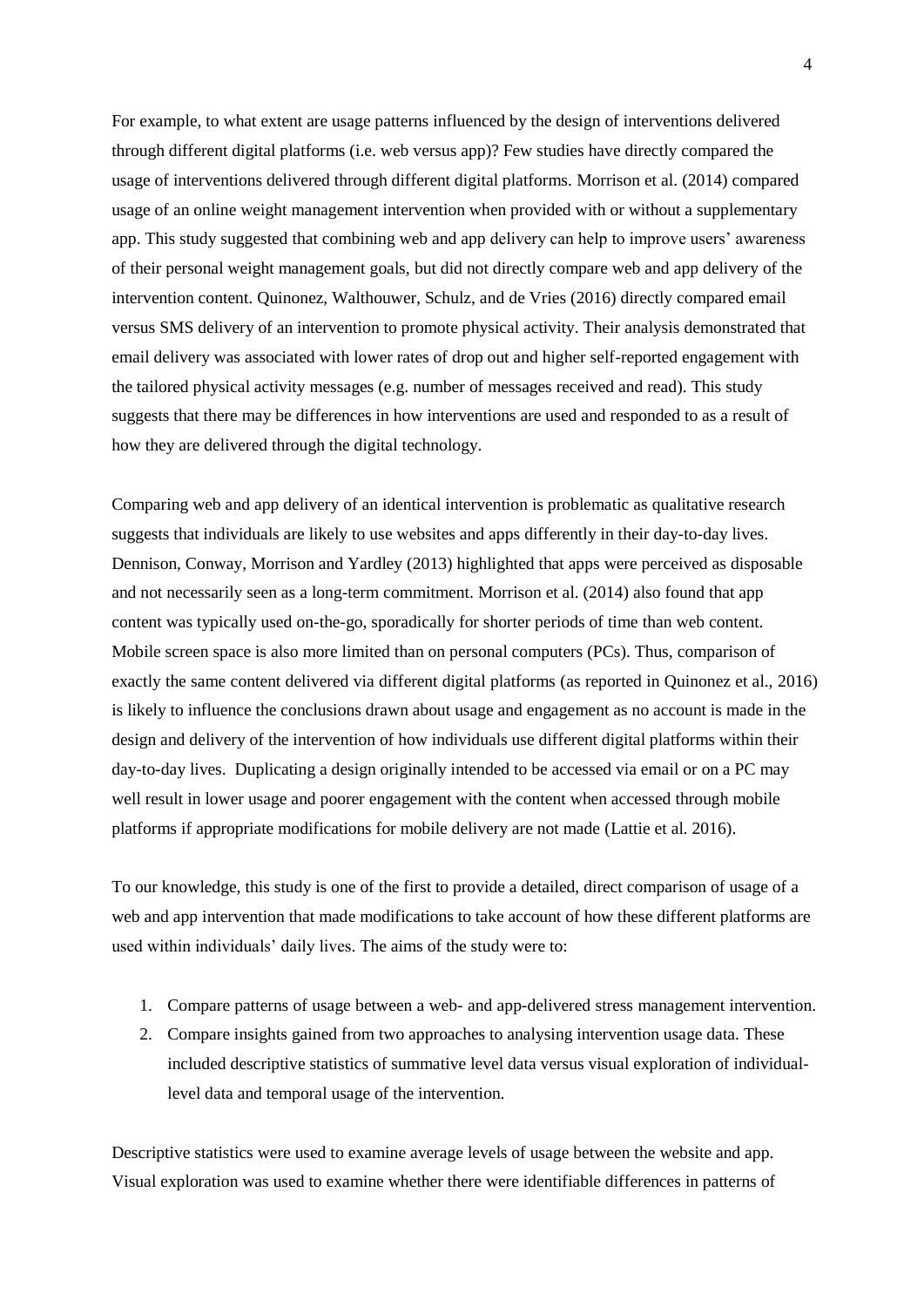usage between the website and app. Specifically, were there any differences in the extent to which each tool was accessed? Were there any differences in the extent to which different types of tools were accessed?

The design differences between the web and app versions mean that users did not receive identical versions of the intervention. This study therefore compares two intervention packages that share the same underlying 'theoretical action components' (i.e. to support users in applying mindfulness-based and cognitive behavioural strategies to help manage stress and improve mental wellbeing), but differ in their 'instantiation' (i.e. sequence of delivery, volume of content) (Mohr et al. 2015). The aim of the presented analysis is not then to draw conclusions about whether web or app delivery of identical intervention content is associated with more desirable usage patterns, but rather to provide insight about how choices in the delivery of intervention content may relate to potentially crucial differences in usage and receipt of the intervention. The term 'tools' will subsequently be used throughout the manuscript to refer to the underlying theoretical action components of the intervention that are delivered (or instantiated) differently on the website and app.

# **2. The interventions**

# **2.1. Healthy Paths (web)**

Healthy Paths through Stress (short name 'Healthy Paths') is an online intervention that offers a range of evidence-based tools for managing emotional distress. Healthy Paths was created using LifeGuide intervention authoring software [\(http://www.lifeguideonline.org\)](http://www.lifeguideonline.org/) following a person-based approach (Geraghty et al. 2016). The tools provided by Healthy Paths are drawn from mindfulness-based approaches and cognitive behavioural therapy (see Table 1). Each tool was designed to support participants to improve awareness of their thoughts or behaviours or support change in thinking patterns and behaviours. The content and design of Healthy Paths was developed by a multidisciplinary team comprised of psychologists and clinicians in close collaboration with primary care patients who were experiencing distress primarily stemming from stressful life circumstances. Healthy Paths was designed to support users in managing emotional distress and was not intended as an intervention for psychological disorders (e.g. depressive disorder or generalised anxiety disorder).

#### **Table 1**

Tools included within Healthy Paths (web) and Healthy Mind (app).

| <b>Healthy Paths</b>   | <b>Healthy Mind</b> | Description                                  |
|------------------------|---------------------|----------------------------------------------|
| Walking with awareness | ∗√                  | Guided walking activity to encourage greater |
| (Awareness)            |                     | conscious awareness of the experience of     |
|                        |                     | walking (e.g. bodily sensations, surrounding |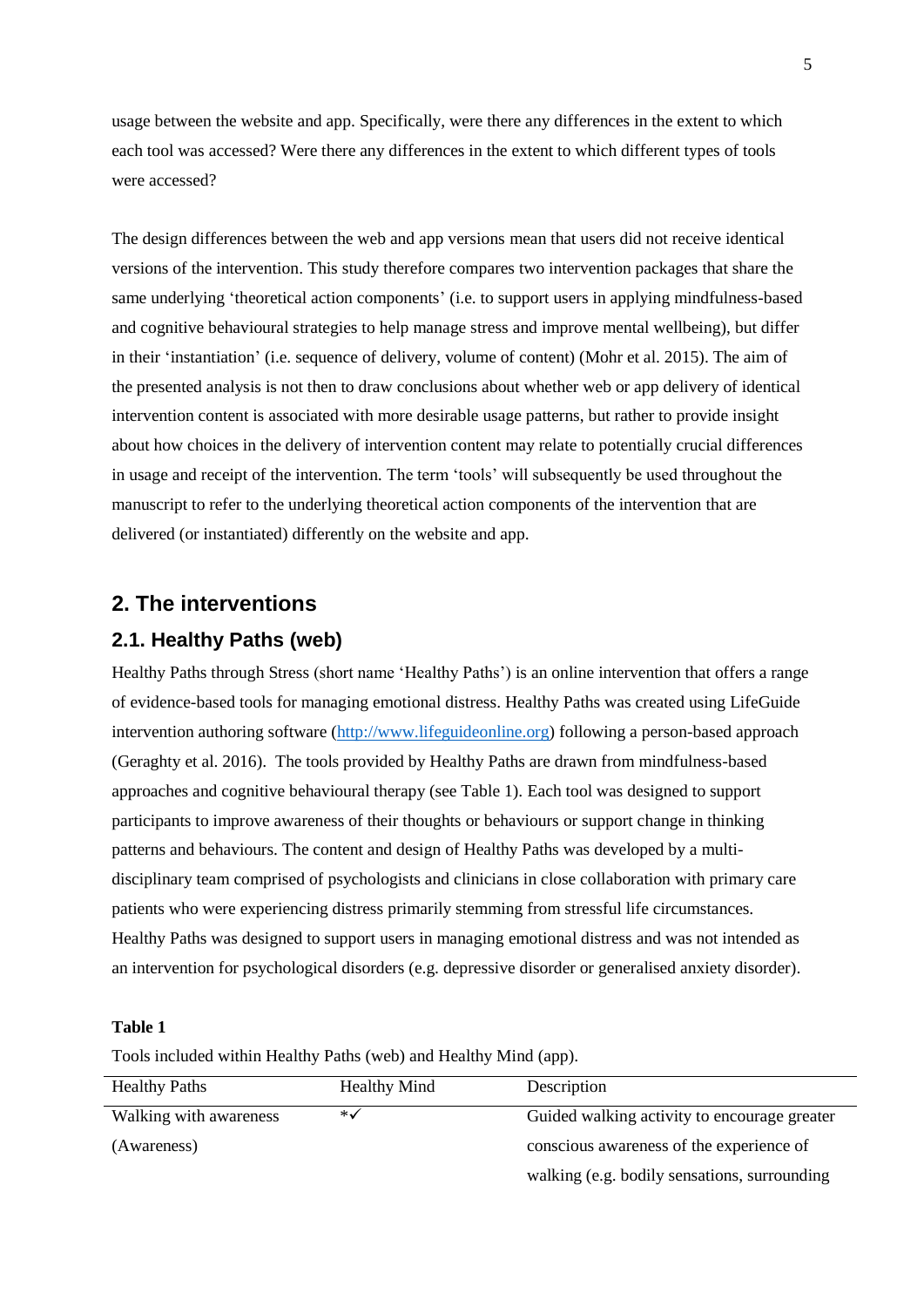|                                |                                 | environment).                                  |
|--------------------------------|---------------------------------|------------------------------------------------|
| Monitoring thoughts            | Merged into single tool:        | Identify and record physical, behavioural, and |
| (Awareness)                    | My Daily Reactions              | affective reactions to daily stressful events. |
| Monitoring reactions           | (Awareness)                     |                                                |
| (Awareness)                    |                                 |                                                |
| 3 Minute Breathing Space       | ∗√                              | Guided 3-minute breathing exercise.            |
| (Awareness)                    |                                 |                                                |
| <b>Body Scan (Awareness)</b>   | ✓                               | Guided 10-minute body scan exercise.           |
| Connect with others            | ∗√                              | Create/select from plans to spend time with    |
| (change)                       |                                 | other people.                                  |
| Monitoring pleasant activities | Merged into single tool:        | Record and reflect on how often one engages    |
| (awareness)                    | <b>Enjoyable Moments</b>        | in pleasant activities (e.g. reading, taking a |
|                                | (change)                        | long bath, gardening).                         |
| Increasing pleasant activities |                                 |                                                |
| (change)                       |                                 |                                                |
| Sleep Well                     | ✓                               | Select and review goals for improving sleep    |
| (change)                       |                                 | quality.                                       |
| Self-kindness                  | $\ast \checkmark$               | Guided exercises to cultivate self-compassion. |
| Positive thought starting      | $\checkmark$ (renamed 'positive | Create/select from a list of positive thoughts |
|                                | thinking')                      | (e.g. I always learn something new from        |
|                                |                                 | dealing with a stressful situation).           |

\* Starter tool within the Healthy Mind app.

 $\checkmark$  Tool remained unchanged in app

# **2.2. Healthy Mind (app)**

Healthy Mind is an Android app that was adapted from the Healthy Paths website and was created using the Life Guide Toolbox software (Hargood et al. 2014). Healthy Mind provides the same basic content as Healthy Paths, that is, the same range of 'tools' (see Table 1). However, the volume and delivery of content provided by the app was adapted in specific ways to better accommodate how individuals were perceived to routinely use their mobile phones on a day-to-day basis. Key differences between the web and app versions of the intervention are described in detail in section 2.3.

# **2.3. Summary of key differences**

Three design changes were introduced in the app version of the intervention: 1) simplifying the navigation of the app and introducing a tool unlocking feature (see section 2.3.1), 2) simplifying and reducing the content of the app to enable faster access to the core tools (see section 2.3.2), and 3) use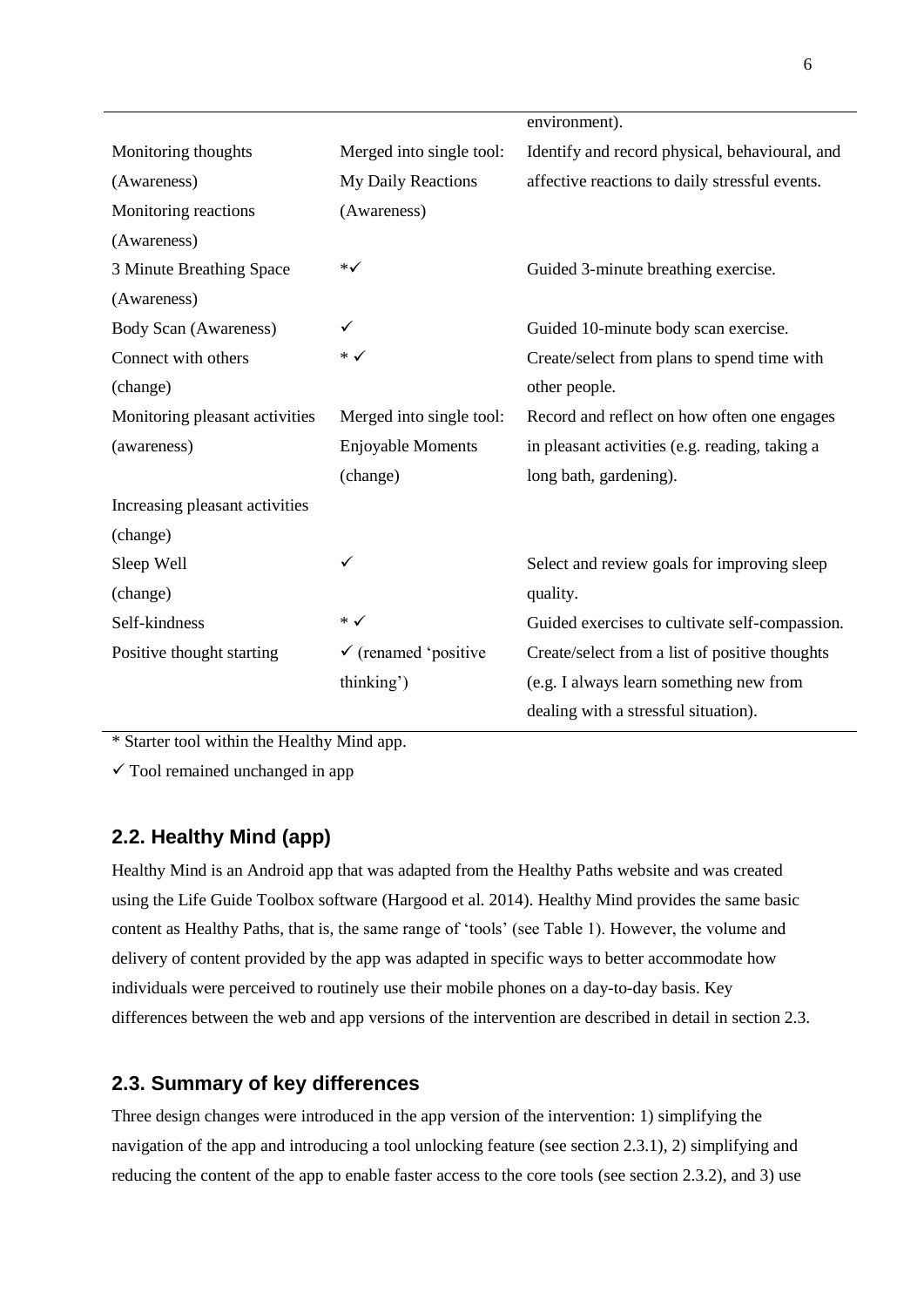of push notifications to suggest specific tools (see section 2.3.3). These design changes were intended to encourage repeated use given prior qualitative research suggesting that usage of apps can be perceived as a short-term commitment (Dennison et al. 2013).

#### **2.3.1. Navigation**

On first access to the Healthy Paths website users were guided through a series of introductory pages that described the aims, contents and benefits of using Healthy Paths (see Fig. 1). Following this introduction, users were invited to explore the tools within the intervention in one of three different ways: 1) free exploration of the tools, 2) tailored tool suggestions based on personal experiences of stress, 3) tailored tool suggestions based on current emotional state. For path 3, users were asked to select their current emotional state from a pre-defined list of emotions on each log in. On subsequent log-ins, users were free to access the tools through any of these three pathways. All tools within the website were available from the outset.

On first access to the Healthy Mind app users were directed to the home screen immediately after completing registration and baseline measures (see Fig. 2). From the home screen users could optionally access an 'about' screen that provided details of the aims, contents and benefits of using the app. Four starter tools were initially available on the app (see Table 1). New tools were unlocked each time users completed and rated a tool until all tools were available. Users did not have the option to received tailored tool suggestions based on personal experiences of stress or current emotional state.

**Fig. 1.** Navigation structure for Healthy Paths (web).

**Fig. 2.** Navigation structure for Healthy Mind (app).

#### **2.3.2. Length and volume of content**

The length and volume of textual content was substantially reduced in the app. Specifically, the introduction to the intervention was reduced from 18 screens in the web version to one optional screen in the app version. The longer introduction within the web version was used to normalise the experience of distress and explain the distinction between increasing awareness of thoughts or behaviours versus making changes to thoughts or behaviours. These extended explanations were removed from the app. Similarly, explanations for why and how each tool may be helpful for managing stress were provided as tunnelled content in the web version. These explanations were simplified and made optional within the app. Additionally, the number of tools available was reduced in the app version. The tools provided in the web version comprised those to support increased awareness of thoughts or behaviours and those that supported users to change thoughts or behaviours. Tools that focused on the same types of thought or behaviour were combined within the app (see Table 1).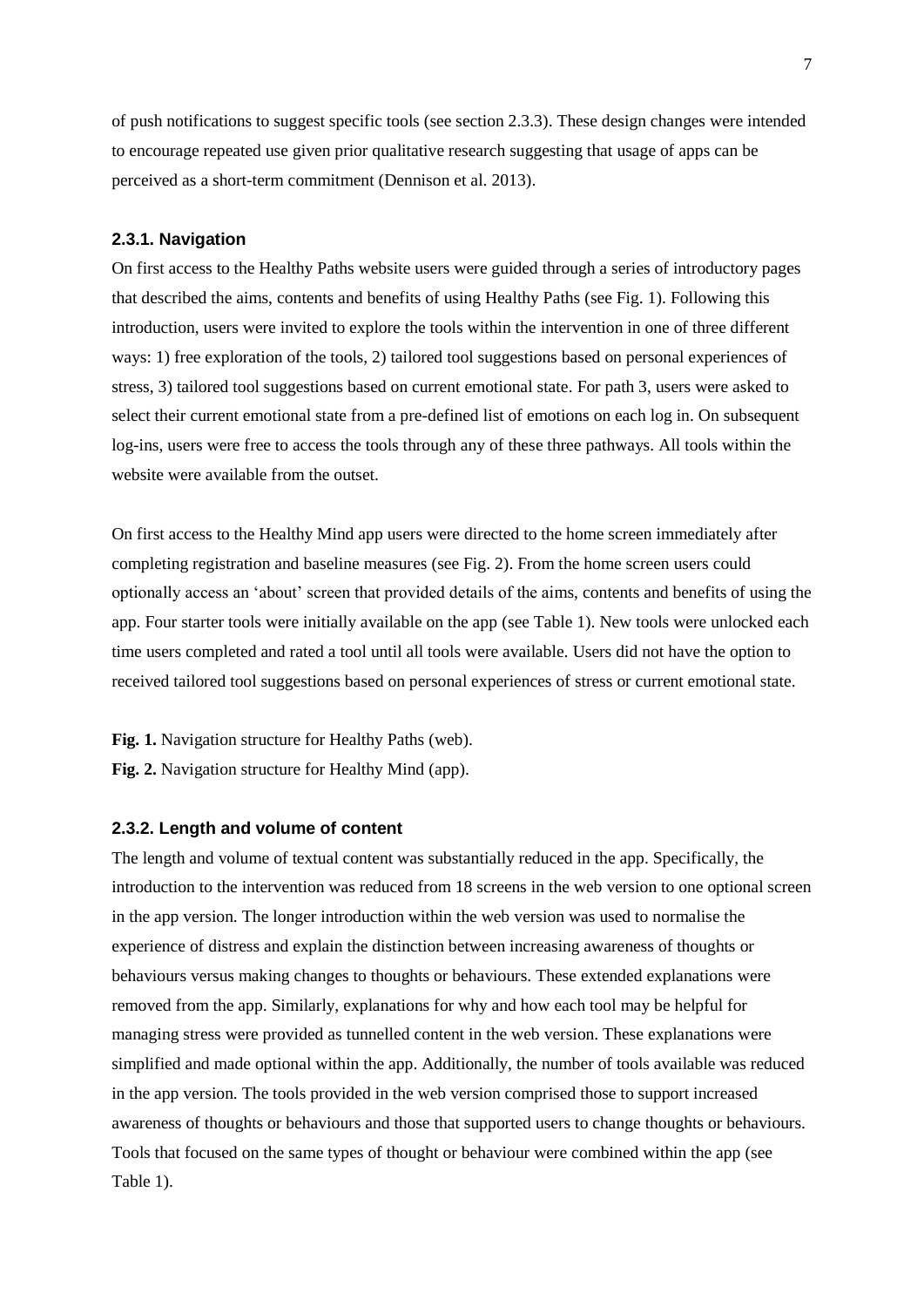#### **2.3.3. Push notifications**

The interventions were disseminated to participants as part of a wider exploratory trial examining the role of Smartphone-based notifications. Participants using the app were therefore randomised to one of three different versions that delivered notifications at different times with varying frequencies (adaptively based on sensed data, daily between  $17.00 - 20.00$  and twice weekly between  $17.00 -$ 20.00). Please refer to Morrison et al. (2017) for full details. Participants using Healthy Paths (Web) did not receive email notifications/reminders to log back into the website.

## **3. Materials and methods**

## **3.1. Recruitment**

Participants were recruited to the study via posters, newsletters and emails circulated within workplaces across the North East, UK. Eligible participants were required to be 18 years of age and have access to the Internet or Android Smartphone. Employers endorsing the study were recruited via UK public health teams and were involved in workplace health activities.

## **3.2. Study design and procedure**

Data collection took place between September 2014 and February 2015 and was approved by the University of Southampton ethics committee and research governance office (approval number 12156). All study procedures were fully automated using LifeGuide and LifeGuide Toolbox software [\(http://www.lifeguideonline.org\)](http://www.lifeguideonline.org/) and no human contact or support was provided. The Healthy Paths website was accessed via a designated URL. The Healthy Mind app was downloaded to participants' Smartphones via the Google Play Store. Upon initial access to the website and app, participants were presented with an electronic information screen that provided information about the research. Participants were informed that their usage of Healthy Paths or Healthy Mind would be recorded. Participants were also informed that they could delete the app or stop using the website at any time. Informed consent was provided by clicking 'next' on this screen. The interventions were designed to be stand-alone. That is, participants could choose to access either the Healthy Paths website and/or the Healthy Mind app.

The automated study procedures were designed to support comparison of usage between the web and app versions of the intervention in a real-world context. Participants were emailed a link to complete an online follow-up survey two weeks after their initial registration to the website or app. All participants who completed this survey were entered into a prize draw to win one of four £100 prizes. However, given the design of the study response rates were expected to be low and our primary aim was not therefore to evaluate the effectiveness of the intervention.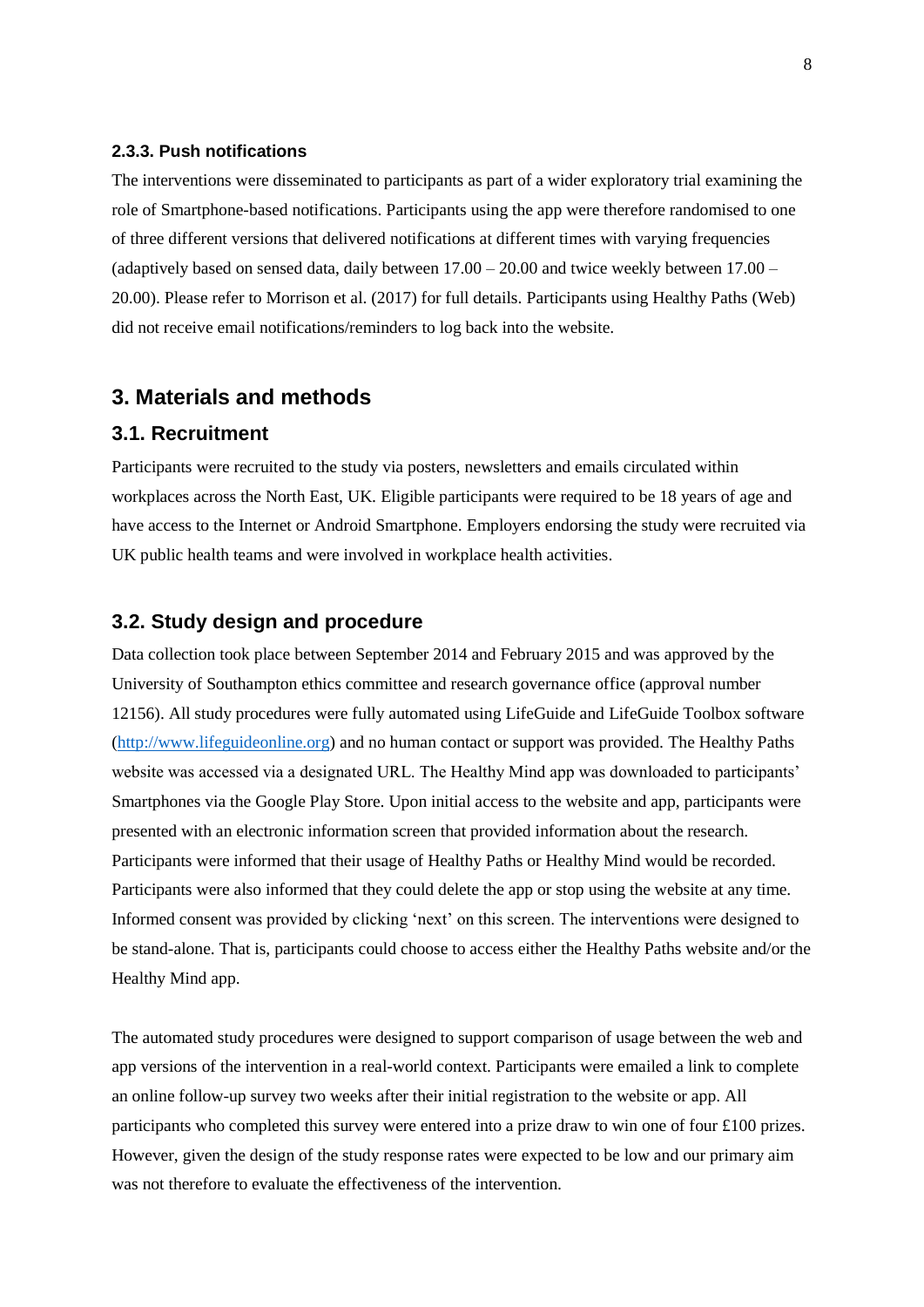## **3.3. Measures**

Usage of Healthy Paths and Healthy Mind by each participant was automatically recorded using the LifeGuide intervention authoring software. This included: frequency and duration of logins, frequency and duration of individual page or screen visits, order of individual page or screen visits. Demographic characteristics (age, gender, educational attainment) and email contact were reported by participants at baseline. Self-reported enablement, satisfaction with the intervention, and perceived ease of use were collected via the online follow-up survey. Enablement was measured using 3-items adapted from the Patient Enablement Instrument each rated on a 5 point Likert-scale (much better, better, a little better, same, worse): "I am able to cope better with my life", "I am able to cope better with negative moods", "I am able to understand my mood better" (Howie, Heaney, Maxwell, & Walker, 1998). Satisfaction with the intervention was measured using 2-items each rated on 10 point Likert scale (strongly disagree-strongly agree): "The app/website gave me all the advice I needed" and "The app/website was helpful to me". Perceived ease of use was measured using 2 items adapted from the Technology Acceptance Model – 2 (TAM-2) each rated on a 7 point Likert scale (strongly disagree – strongly agree): "I find the app/website to be easy to use" and "I find it easy to get the app/website to do what I want it to do" (Venkatesh & Davis, 2000).

### **3.4. Analysis**

Statistical analyses were performed using IBM SPSS Statistics for Windows version 24.0 (IBM Corp, 2016). Sample characteristics were compared using independent samples T-Test (for continuous variables) and Chi-Square (for categorical variables). To compare usage during a time-frame when access to the interventions was most prevalent (i.e. immediately following initial registration), usage of the website and app was compared for the two week period following initial registration. This also ensured that comparisons were made across the same period of usage and were not biased by participants having used the website or app for varying periods of time based on their initial registration date. Only participants who completed the registration procedure and baseline questionnaire are included in the presented analysis. Usage data were positively skewed and compared using non-parametric tests. Descriptive statistics were computed to summarise the extent of usage of the website and app for the sample as a whole (e.g. median and interquartile range for continuous variables, *n*/% for categorical variables). Specifically, the following variables were computed: duration of use, total number of log-ins, duration of each log-in, and the proportion of participants ceasing use of the intervention within the two week data collection period. Usage variables were compared using Mann-Whitney U (for continuous variables) and Chi-Square (for categorical variables).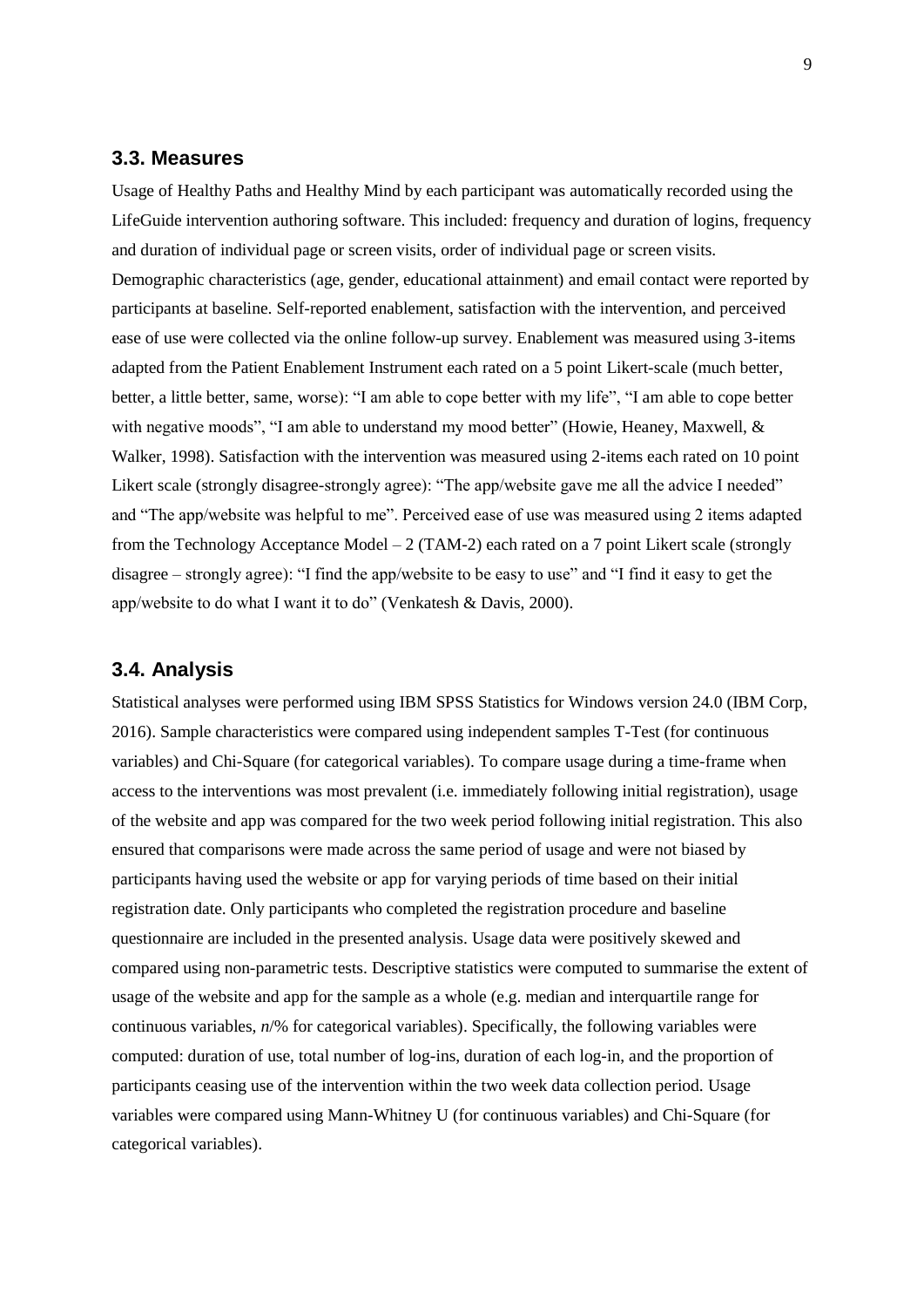Individual participants' flow through the intervention (i.e. order and frequency of page/screen visits) was explored visually using a visualisation tool that is included within the LifeGuide suite of software tools (see Arden-Close et al. 2015). In brief, the visualisation tool generates plots of what intervention content was accessed, in what order, by each individual participant. Data can be exported from the visualisation tool to support statistical analysis of any identified patterns in usage.

As expected, response rates to the online follow-up survey were low for both web (*n*=80, 21.00%) and app (*n*=34, 20.99%) users. Therefore no formal analyses of these data are presented. Low response to the online follow-up survey also prevented comparison of usage between participants who accessed only the Healthy Paths website or Healthy Mind app with participants who accessed both platforms.

# **4. Results**

#### **4.1. Sample characteristics**

In total, 389 participants registered to the Healthy Paths website and 202 participants downloaded the Healthy Mind app. Of these, 381 (97.94%) and 162 (80.20%) participants completed the registration and baseline process on the website and app respectively and were included in the presented analyses. Data on sample characteristics were missing for 20 participants who downloaded the Healthy Mind app; age data for an additional 14 participants was suspected to be false (i.e. < 18 and improbable based on reported educational attainment). Table 2 provides a summary of the sample characteristics. The age range of web users was 20 to 69 years compared to 18 to 62 years for app users. The average age of web users was significantly higher than app users,  $t(507)=7.74$ ,  $p<.001$ . A significantly higher proportion of web users were female (around three quarters) compared to app users (just over half),  $X^2(1, n=523)=23.71, p<0.001$ . Around half the users of both the website ( $n=207, 54.43\%$ ) and the app (*n*=71, 50.00%) were educated to degree level or higher. The proportions of web and app users educated to degree level or higher did not differ significantly,  $X^2(1, n=523)=0.78$ ,  $p=.38$ .

#### **Table 2**

|                          | Healthy Paths ( $N = 381$ ) | Healthy Mind $(N = 142)^a$ |
|--------------------------|-----------------------------|----------------------------|
| Age (years): $M(SD)$     | 44.75 (10.60)               | 36.38 $(10.53)^{b}$        |
| Gender (female): $n$ (%) | 305 (80.05)                 | 84 (59.15)                 |
| Educational attainment   |                             |                            |
| No formal                | 5(1.31)                     | 14 (9.86)                  |
| qualifications           |                             |                            |
| <b>GCSE</b>              | 51 (13.39)                  | 26(18.31)                  |
| A-level                  | 52 (13.65)                  | 16(11.27)                  |

Sample characteristics.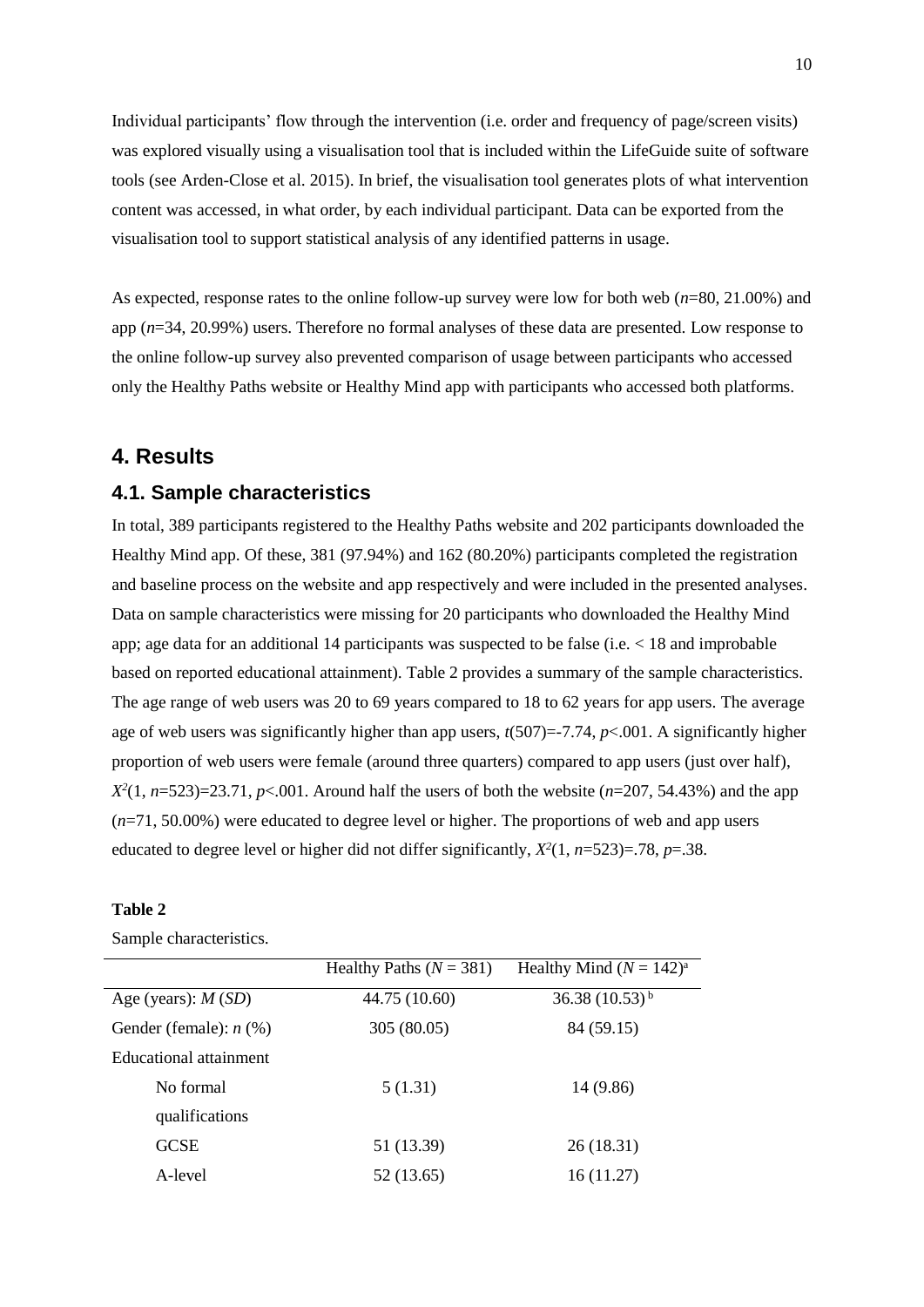| Diploma, vocational | 54 (14.17)  | 14 (9.86)  |
|---------------------|-------------|------------|
| or professional     |             |            |
| qualification       |             |            |
| Undergraduate       | 121 (31.76) | 46 (32.39) |
| degree              |             |            |
| Postgraduate degree | 86 (22.57)  | 25(17.61)  |
| Other               | 12(3.15)    | 1(0.70)    |

<sup>a</sup>Baseline data were missing for n=20 participants. <sup>b</sup>Based on *n*=128 as age data suspected to be false for  $n=14$ .

### **4.2. Summary-level usage patterns**

Table 3 compares the core usage variables for the website and app. Web users spent significantly longer on the intervention compared to app users,  $U=19740.00$ ,  $p=<.001$ . Web users logged in to the intervention significantly fewer times than app users,  $U=13059.50$ ,  $p=<.001$ , but spent significantly longer on the intervention at each login, *U*=7731.00, *p*<.001. A significantly higher proportion of web users ceased use of the intervention within 2 weeks compared to app users,  $X^2(1, n=543)=36.90$ , *p*<.001.

#### **Table 3**

Summary-level usage of Healthy Paths website and Healthy Mind app.

| Usage variable                                | <b>Healthy Paths</b> | <b>Healthy Mind</b> |
|-----------------------------------------------|----------------------|---------------------|
|                                               | $(N=381)$            | $(N = 162)$         |
| Duration of use, mins (Mdn, IQR)              | 10.52(13.53)         | 5.23(8.69)          |
| Number of log-ins ( <i>Mdn</i> , <i>IQR</i> ) | 1.00(1.00)           | 2.00(2.00)          |
| Duration of each log-in, min (Mdn, IQR)       | 8.56(9.76)           | 2.12(2.58)          |
| Ceased use within 2 weeks $(n, %)$            | 313 (82.15%)         | 69 (42.59%)         |

## **4.3. Tool usage**

Figures 3 and 4 show the pattern of tool access by web and app users within the 2 week period postregistration. A greater proportion of app users accessed at least one of the available tools (*n*=153, 94.44%) compared to web users (*n*=229, 60.10%), *X 2* (1, *n*=543)=64.26, *p*<.001.

**Fig. 3.** Pattern of tool access by Healthy Paths (web) users (*n*=229). The x-axis shows the passage of time in 30 second intervals. The y-axis shows each participant who accessed tools on the website. Each colour shows access to a specific tool as per the figure legend.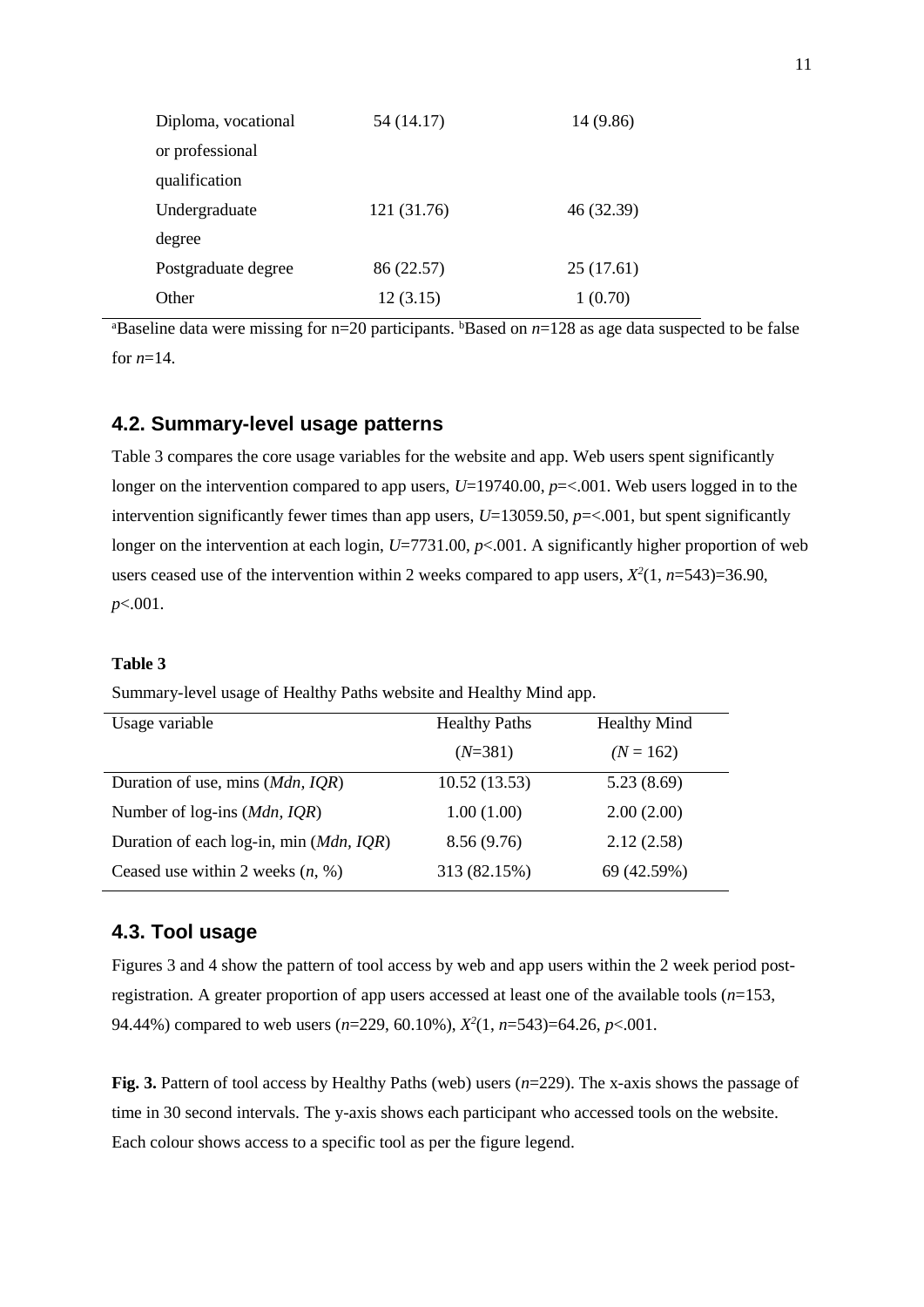**Fig. 4.** Pattern of tool access by Healthy Mind (app) users (*n*=153). The x-axis shows the passage of time in 30 second intervals. The y-axis shows each participant who accessed tools on the app. Each colour shows access to a specific tool as per the figure legend.

The difference in colour tones between Figures 3 and 4 show that the proportion of participants accessing each tool type varied between the website and app. The designated starter tools on the app (3 minute breathing space, walking with awareness, self-kindness, and connect with others ) were each accessed by 70 to 80 percent of app users compared to the non-starter tools, each accessed by less than 30 percent of app users (see Table 4). In contrast, each tool on the website was accessed by 20 to 40 percent of web users, with the greatest proportion of users accessing the walking with awareness tool. A significantly greater proportion of app users accessed all four of the designated starter tools ( $n=68$ , 44.44%) compared to web users access of those same tools ( $n=17, 7.42\%$ ),  $X^2(1, 1)$ *n*=382)=72.66, *p*<.001.

#### **Table 4**

Proportion of participants (*n*, %) accessing each tool.

|                           | <b>Healthy Paths</b> | <b>Healthy Mind</b> |
|---------------------------|----------------------|---------------------|
|                           | $(n=229)$            | $(n=153)$           |
| Walking with awareness*   | 142 (62.01)          | 117 (76.47)         |
| My daily reactions        | 98 (42.79)           | 43 (28.10)          |
| 3 minute breathing space* | 72 (31.44)           | 126 (82.35)         |
| Body scan                 | 76 (33.19)           | 30(19.61)           |
| Connect with others $*$   | 53 (23.14)           | 107(69.93)          |
| Enjoyable moments         | 82 (35.81)           | 32 (20.92)          |
| Sleep well                | 48 (20.96)           | 29 (18.95)          |
| Self-kindness*            | 75 (32.75)           | 111 (72.55)         |
| Positive thinking         | 55 (24.02)           | 36 (23.53)          |

\*Starter tools in the app.

Figures 5 and 6 show the pattern of access to each tool type (awareness versus change focused) by web and app users. The difference in colour tone between Figures 5 and 6 again illustrate that the pattern of tool access varied between the website and app. A greater proportion of app users accessed both types of tool (*n*=126, 82.35%) compared to web users (*n*=92, 40.17%), *X 2* (1, *n*=382)=66.60, *p*<.001, whereas a greater proportion of web users accessed only awareness-focused tools (*n*=108, 47.16%) compared to app users (*n*=16, 10.46%), *X 2* (1, *n*=382)=56.36, *p*<.001. There were no differences in the proportion of app users  $(n=11, 7.19\%)$  and web users  $(n=29, 12.66\%)$  accessing only change-focused tools, *X 2* (1, *n*=382)=2.93, *p*<.09.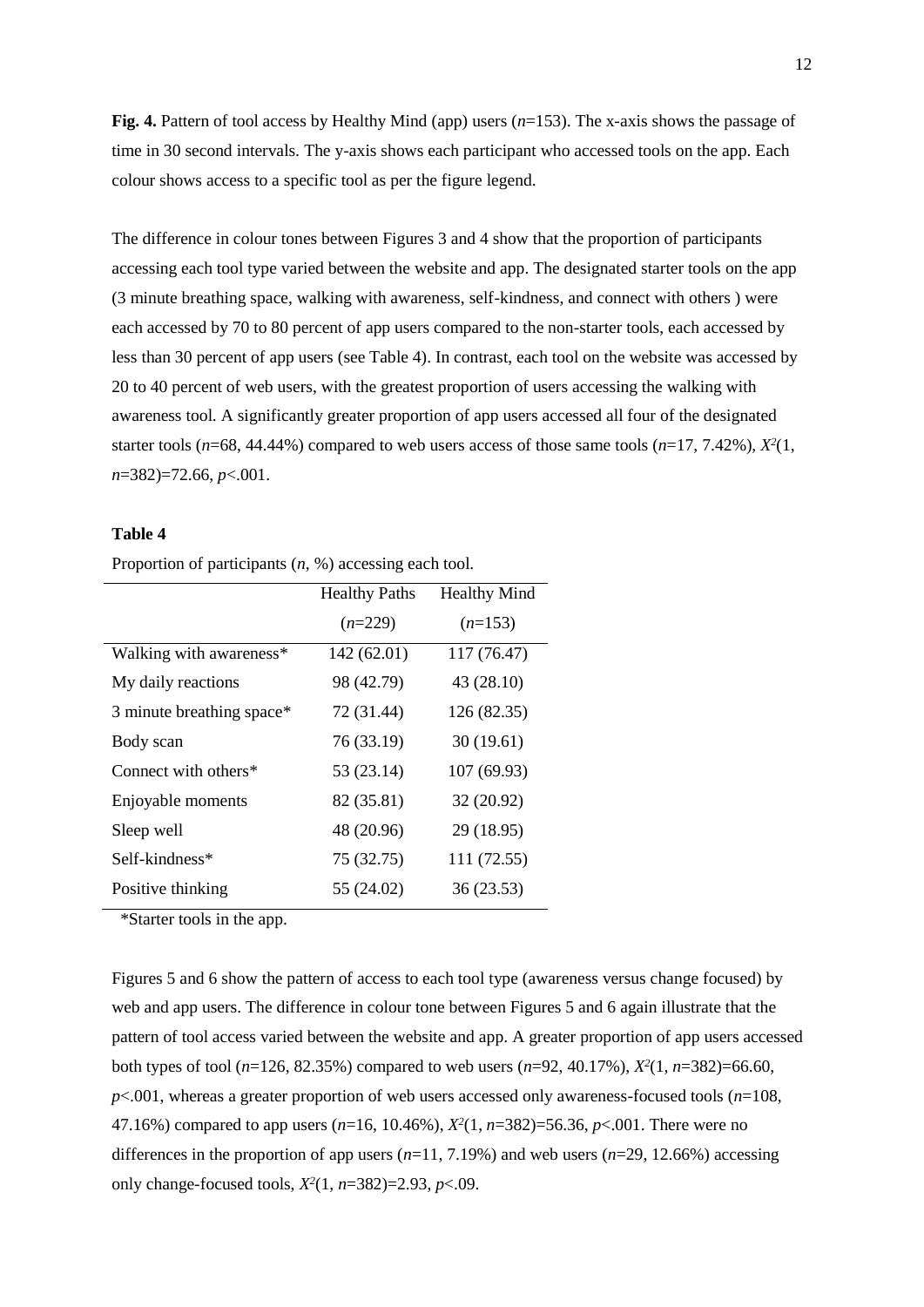**Fig. 5**. Pattern of access to awareness and change-focused tools by Healthy Paths (web) users (*n*=229). The x-axis shows the passage of time in 30 second intervals. The y-axis shows each participant who accessed tools on the website. Each colour shows access to a specific tool type as per the figure legend.

**Fig. 6**. Pattern of access to awareness and change-focused tools by Healthy Mind (app) users (*n*=153). The x-axis shows the passage of time in 30 second intervals. The y-axis shows each participant who accessed tools on the app. Each colour shows access to a specific tool type as per the figure legend.

# **5. Discussion**

Usage of a web-based stress management intervention differed from usage of an app-based intervention that shared the same underlying theoretical components. Web users logged in fewer times for a longer period of time whereas app users logged in more frequently for shorter periods of time. This usage pattern fits with insights from prior qualitative and mixed-methods work suggesting that apps may be used more sporadically (Dennison et al., 2013; Morrison et al., 2014).

However, there were important differences in what elements of the intervention were accessed. Nearly all app users accessed at least one of the tools compared to just over half the web users. App users chose to access a higher number of tools from a narrower range (e.g. designated starter tools) whereas web users chose to access a fewer number of tools from a wider range. These findings suggest that the deliberate design choices (e.g. enabling quicker access to tools, removal of tunnelled content, restricting initial choice of tools, prompting tool use) may have influenced subsequent usage patterns. This adds to an emerging literature illustrating that methods of digital intervention delivery are associated with differences in uptake, usage and experience of the intervention (Quinonez et al., 2016).

Recent conceptual models argue that usage of and engagement with digital behaviour change interventions is directly influenced by both the design of the intervention and the study context, including user characteristics (Perski et al. 2016). The usage patterns observed in this study appear to fit with this model; enabling easier and quicker access to the core intervention content (i.e. tools), the introduction of a game-based element (tool unlocking) and/or prompting tool use through notifications may have encouraged app users to access more content in a shorter time. Conversely, the provision of more extended, tunnelled content on the website may have encouraged users to spend more time on a smaller subset of tools. Indeed, tunnelling has been found to influence usage of and engagement with online health information (e.g. Crutzen, Cyr, & de Vries, 2012). Additionally, the difference in sample characteristics between web and app users may have also contributed to the differences in the observed usage patterns. Data from this observational study cannot test causal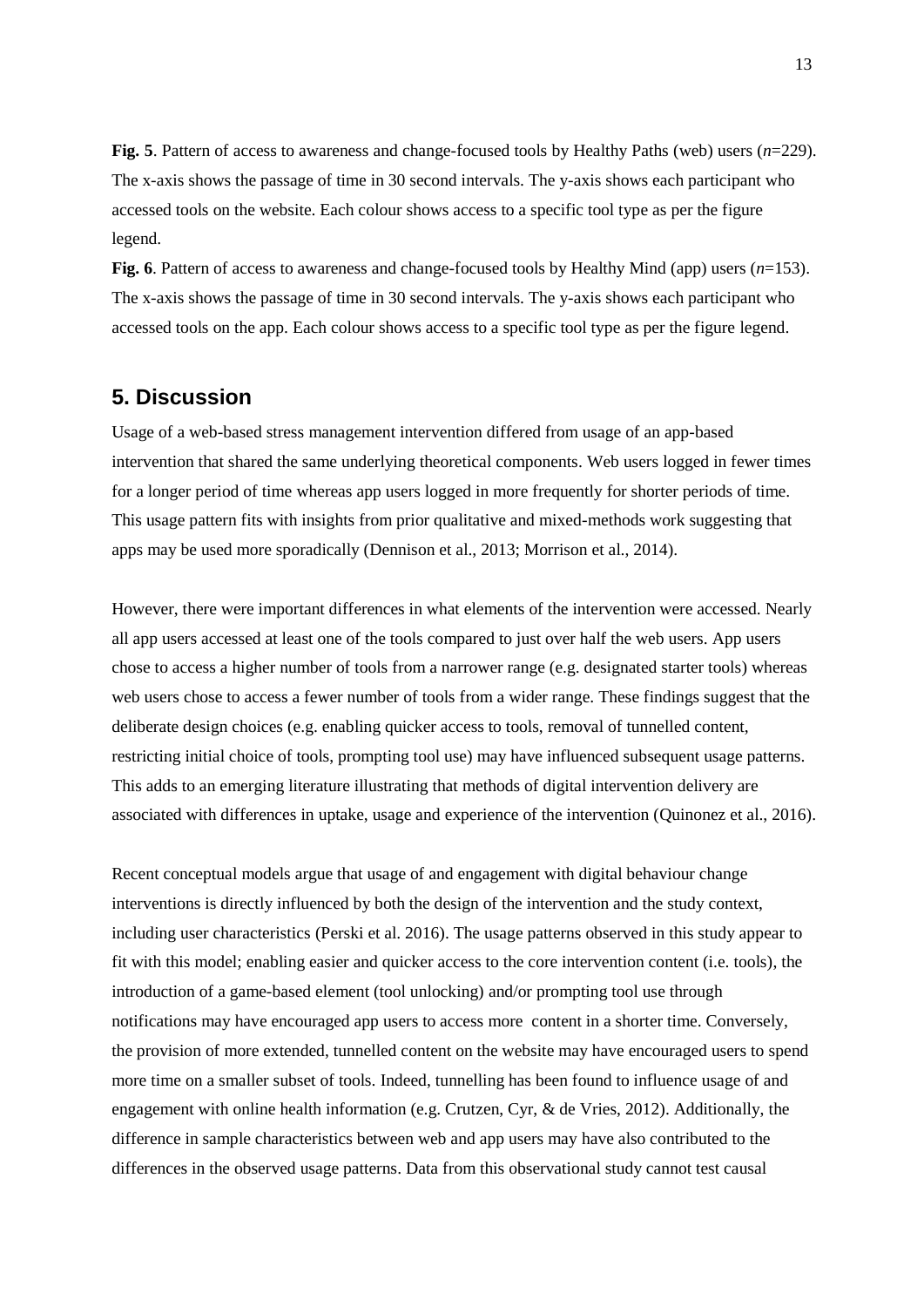relationships between design factors, user characteristics and usage. Nonetheless, these findings do illustrate that decisions about the delivery platform for health behaviour interventions are not trivial and should be empirically and theoretically informed, taking into account the lifestyles and characteristics of the intended target population.

This study employed two different approaches to analysing intervention usage that each provided useful and complementary data. Summative usage metrics (e.g. total time spent on the intervention, number of logins etc.) were useful for determining the overall amount or frequency with which each version of the intervention was used. However, these broad metrics could not provide more detailed insights about the extent to which the core intervention content was accessed over time. Visual exploration of individual-level usage patterns enabled more efficient detection of key differences in patterns of usage that could then be examined statistically. This study adds to a growing literature emphasising the benefits of moving beyond summative usage metrics (Arden-Close et al., 2015; Morrison & Doherty, 2014). Relying on broad summative usage metrics may mask important differences in how digital interventions are used over time and the factors associated with different levels of engagement. Future empirical work may benefit from routinely and systematically combining multiple methods of analysing usage that will guide more informed decisions about optimal intervention design and delivery. A cumulative science around digital intervention usage is also constrained by the lack of comparability across different studies (Nelson et al. 2016). The development of guidance to support systematic and rigorous analysis of usage will help to ensure that reported analyses are comparable across studies and potentially generate broader insights or recommendations that are applicable across interventions, behaviours or contexts.

There is an underlying assumption in many usage analyses, including the analyses presented in this paper, that more or greater usage is optimal. The relationship between usage and health-related outcomes is complex. Although there is evidence that greater exposure to intervention content can be associated with intended intervention outcomes (e.g. Van Gemert-Pijnen, Kelders, & Bohlmeijer, 2014), this is not true in all cases (e.g. Saul, Amato, Cha, & Graham, 2016). There is now growing consensus that we need to identify and promote an effective level of engagement with digital interventions (Yardley et al. 2016). That is, a level of engagement that is sufficient for supporting the user to achieve the desired outcomes. For example, in this study, it is possible that web users accessed a smaller number of tools because they received sufficient support from the extended introductory pages or were better able to identify which tool would or would not help them. Alternatively, app users may have accessed more tools quickly that they could then apply offline, as needed. What constitutes "effective engagement" may vary for different user groups, behaviours or intervention settings. Looking forwards, where possible, analyses of usage should seek to identify these thresholds for effective engagement (e.g. Ainsworth et al. 2016).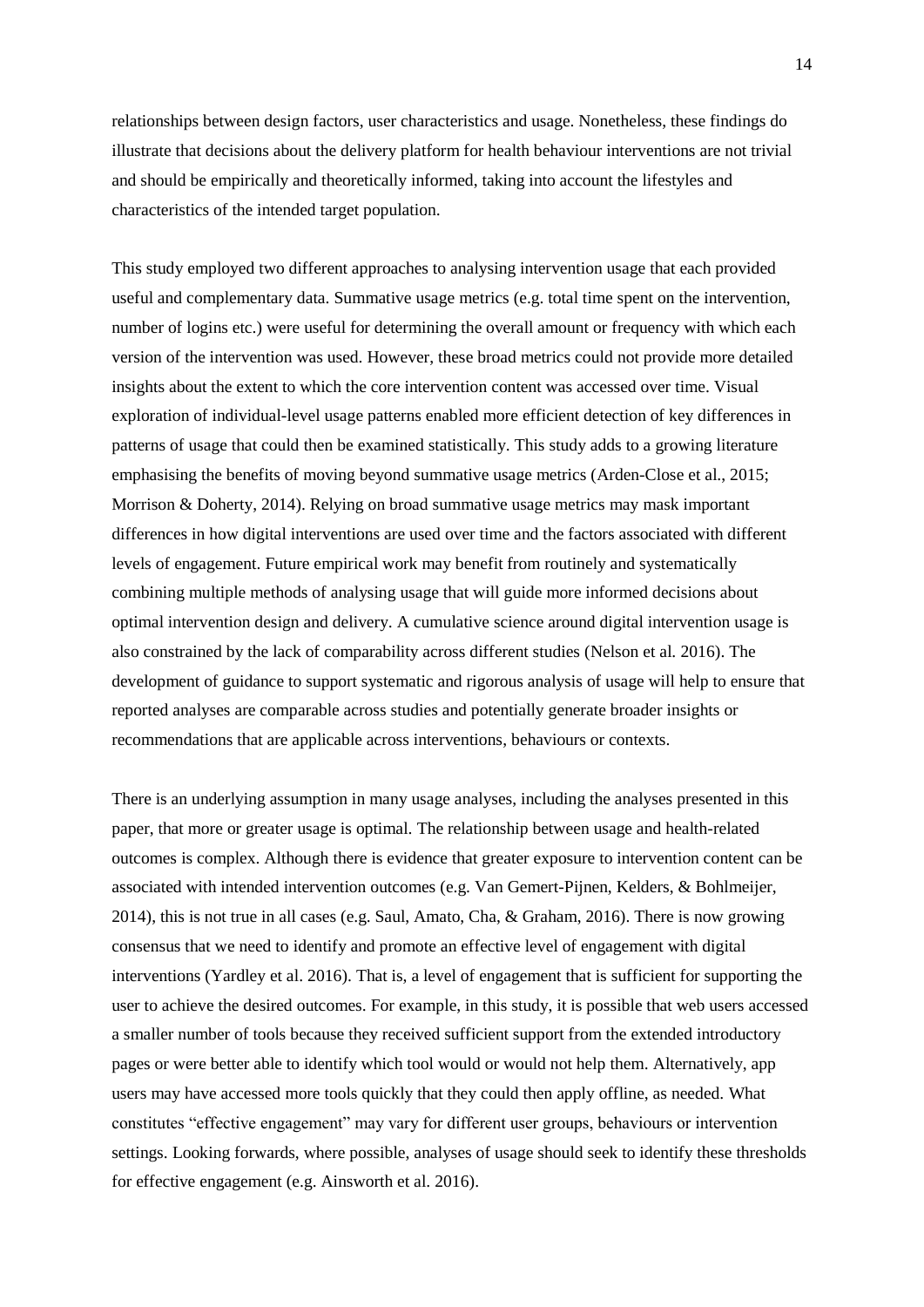This was an observational study. Participants were not randomised to receive the web or app versions of the intervention and user characteristics differed significantly between the two samples. Additionally, the website and app were not directly comparable and a number of design modifications were introduced. This study has generated important research questions, but it is not possible to draw definitive conclusions about how specific design choices influenced intervention usage. Further empirical work is needed to replicate the differences observed in usage between different digital platforms (e.g. web versus app) and definitively test the explanations proposed for the differences (e.g. design features versus user characteristics). The analyses were exploratory and illustrate one possible approach to interpreting the data. Analysis was limited to data collected in the two weeks following initial registration to the interventions. Further work is needed to explore potential differences in longterm usage between web and app-delivered interventions. As expected, response rate to the online follow-up survey was low. Therefore it was not the aim of this study to examine the relationship between intervention usage, satisfaction with the intervention and health-related outcomes. Thus no conclusions are drawn about effective levels of usage.

# **6. Conclusions**

Findings from this study suggest that changing the way in which intervention content is delivered (e.g. when adapting an intervention for delivery via web and app) may lead to important differences in how the underlying theoretical content is used and received. Users of a stress management app accessed more of the core intervention content in a shorter time compared to users of a website. Additional research is needed to test the extent to which variations in usage are influenced by differences in intervention design and delivery between the two platforms or differences in user characteristics. Combining broad summative usage metrics (e.g. total time spent on the intervention, number of logins) with more detailed individual-level data on how specific parts of the intervention are used over time can provide a more informed interpretation of intervention usage and engagement.

# **Acknowledgements**

We would like to thank all participants for agreeing to participate in the research and share their data. This work was supported by the UK Economic and Physical Sciences Research Council (EP/I032673/1:UBhave: ubiquitous and social computing for positive behaviour change). The funder had no role in the study design, data collection, analysis, interpretation, or drafting of the manuscript. Bona fide researchers, subject to registration may request supporting data via the University of Southampton online repository (doi: 10.5258/SOTON/D0016).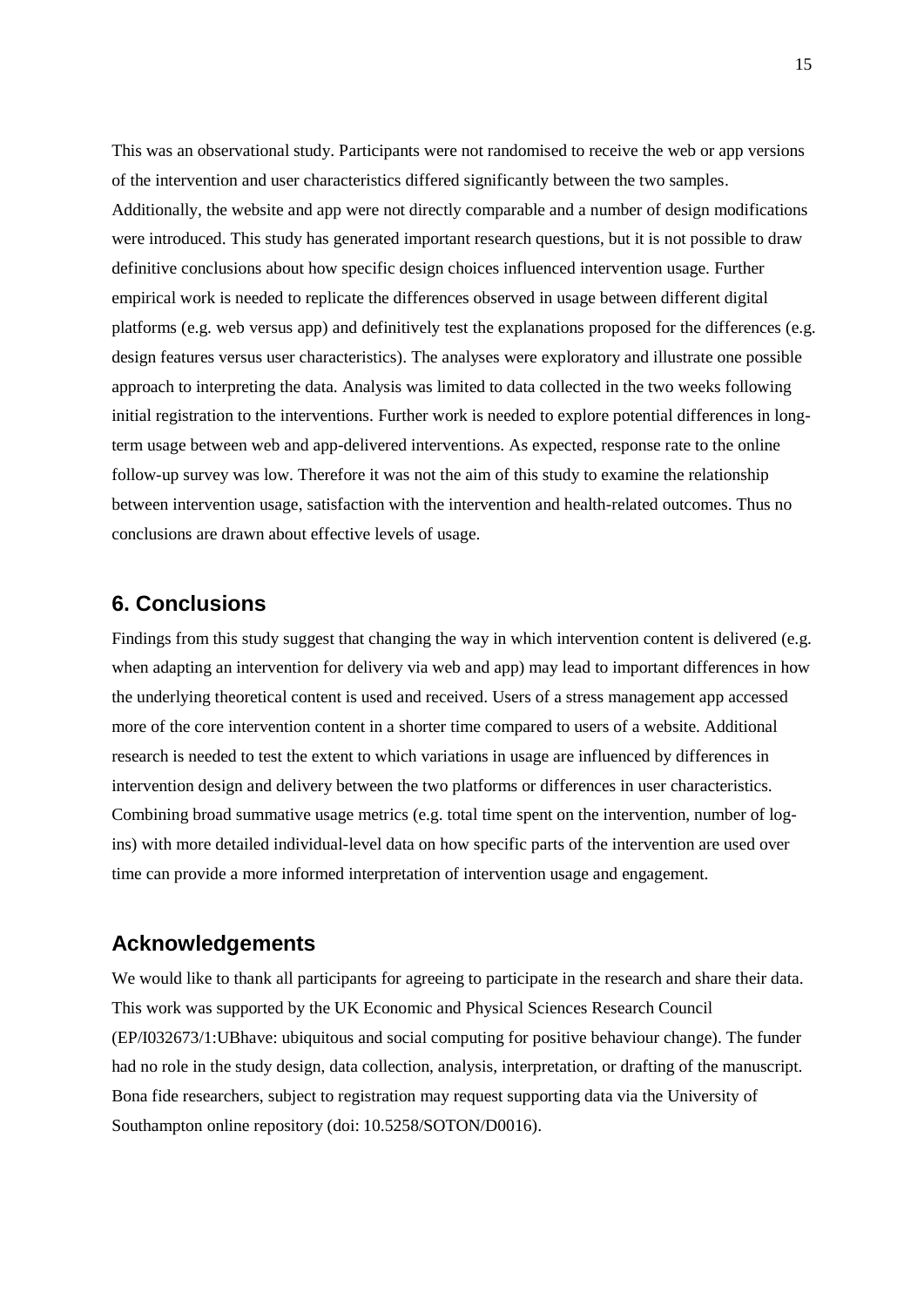## **References**

- Ainsworth, B., Steele, M., Stuart, B., Joseph, J., Miller, S., Morrison, L., Little, P., & Yardley, L. (2016). Using an analysis of behaviour change to inform effective digital intervention design: How did the PRIMIT website change hand hygiene behaviour across 8993 users? *Annals of Behavioral Medicine,* 1-9. doi:10.1007/s12160-016-9866-9
- Arden-Close, E., Smith, E., Bradbury, K., Morrison, L., Dennison, L., Michaelides, D., & Yardley, L. (2015). A vizualisation tool to analyse usage of web-based interventions: The example of Positive Online Weight Reduction (POWeR). *JMIR Human Factors, 2*(1), e8. doi:10.2196/humanfactors.4310
- Brouwer, W., Oenema, A., Raat, H., Crutzen, R., de Nooijer, J., de Vries, N. K., & Brug, J. (2009). Characteristics of visitors and revisitors to an Internet-delivered computer-tailored lifestyle intervention implemented for use by the general public. *Health Education Research, 25*(4), 585-595. doi:10.1093/her/cyp063
- Crutzen, R., Cyr, D., & de Vries, N. K. (2012). The role of user control in adherence to knowledge gained from a website: Randomized comparison between a tunnelled version and a freedomof-choice version. *Journal of Medical Internet Research, 14*(2), e45. doi:10.2196/jmir.1922
- Dennison, L., Conway, G., Morrison, L., & Yardley, L. (2013). Opportunities and challenges for smartphone applications in supporting health behaviour change: Qualitative study. *Journal of Medical Internet Research, 15*(4), e86. doi: 10.2196/jmir.2583
- Glasgow, R. E., Christiansen, S. M., Kurz, D., King, D. K., Woolley, T., Faber, A. J., Estabrooks, P. A., Strycker, L., Toobert, D., & Dickman, J. (2011). Engagement in a diabetes selfmanagement website: Usage patterns and generalizability of program use. *Journal of Medical Internet Research, 13*(1), e9. doi:10.2196/jmir.1391
- Hargood, C., Michaelides, D., Weal, M., Pejovic, V., Musolesi, M., Morrison, L., et al. The UBhave framework: Developing dynamic mobile applications for digital behavioural interventions. Poster presented at: 11<sup>th</sup> International Conference on Mobile and Ubiquitous Systems: Computing, Networking and Services; 2014 Dec 02-05; London, UK.
- Howie, J. G., Heaney, D. J., Maxwell, M., Walker, J. J. (1998). A comparison of a Patient Enablement Instrument (PEI) against two established satisfaction scales as an outcome measure of primary care consultations. *Family Practice, 15*(2), 165-171. doi:10.1093/fampra/15.2.165
- Geraghty, A. W. A., Muñoz, R. F., Yardley, L., McSharry, J., Little, P., & Moore, M. (2016). Developing an unguided Internet-delivered intervention for emotional distress in primary care patients: Applying common factor and person-based approaches. *JMIR Mental Health, 3*(4), e53. doi: 10.2196/mental.5845
- IBM Corp. (2016). IBM SPSS Statistics for Windows, version 24.0. [Computer Software]. Armonk, NY: IBM Corp.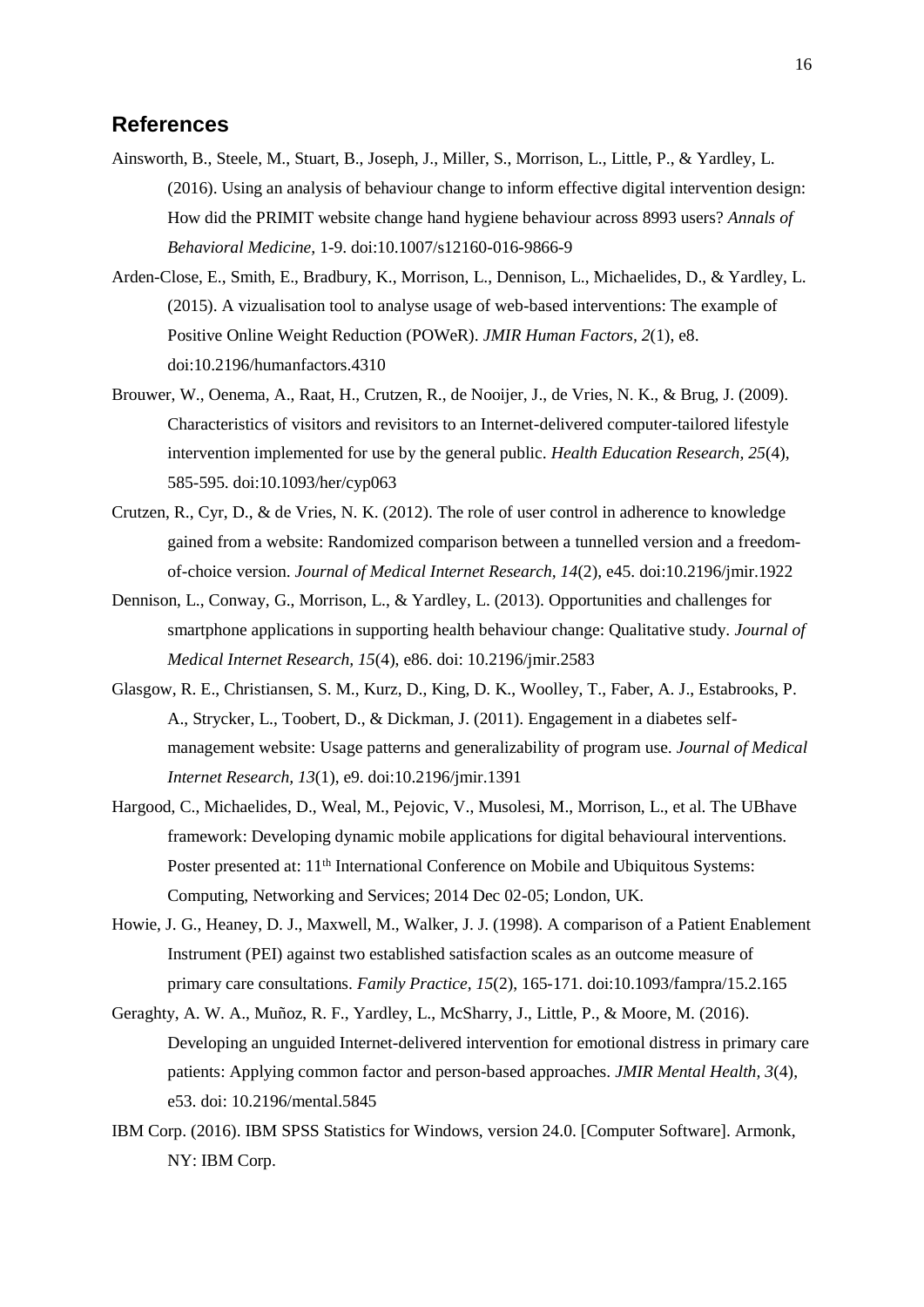- Lattie, E. G., Schueller, S. M., Sargent, E., Stiles-Shields, C., Tomasino, K. N., Corden, M. E., Begale, M., Karr, C. J., Mohr, D. C. (2016). Uptake and usage of IntelliCare: A publically available suite of mental health and well-being apps. *Internet Interventions, 4,* 152-158. doi: 10.1016/j.invent.2016.06.003
- Mohr, D. C., Schueller, S. M., Riley, W. T., Brown, C. H., Cuijpers, P., Duan, N., Kwasny, M. J., Stiles-Shields, C., & Cheung, K. (2015). Trials of intervention principles: Evaluation methods for evolving behavioural intervention technologies. *Journal of Medical Internet Research, 17*(7), e166. doi:10.2196/jmir.4391
- Morrison, C., & Doherty, G. (2014). Analyzing engagement in a web-based intervention platform through vizualising log-data. *Journal of Medical Internet Research, 16*(11), e252. doi:10.2196/jmir.3575
- Morrison, L. G., Hargood, C., Pejovic, V., Geraghty, A. W., Lloyd, S., Goodman, N., Michaelides, D. T., Weston, A., Musolesi, M., Weal, M. J., & Yardley, L. (2017). The effect of timing and frequency of push notifications on usage of a smartphone-based stress management intervention: An exploratory trial. *PLOS One, 12*(1), e0169162. doi: 10.1371/journal.pone.0169162
- Morrison, L. G., Hargood, C., Lin, S. X., Dennison, L., Joseph, J., Hughes, S., Michaelides, D. T., Johnston, D., Johnston, M., Michie, S., Little, P., Smith, P. W. F., Weal, M. J., & Yardley, L. (2014). Understanding usage of a hybrid website and smartphone app for weight management: A mixed-methods study. *Journal of Medical Internet Research, 16*(10), e201. doi:10.2196/jmir.3579
- Nelson, L. A., Coston, T. D., Cherrington, A. L., & Osborn, C. Y. (2016). Patterns of user engagement with mobile- and web-delivered self-care interventions for adults with T2DM: A review of the literature. *Current Diabetes Reports*, 16 (66). doi:10.1007/s11892-016-0755-1
- Perski, O., Blandford, A., West, R., & Michie, S. (2016). Conceptualising engagement with digital behaviour change interventions: A systematic review using principles from critical interpretive synthesis. *Translational Behavioral Medicine,* 1-14. doi:10.1007/s13142-016- 0453-1
- Quinonez, S. G., Walthouwer, M. J. L., Schulz, D. N., & de Vries, H. (2016). mHealth or eHealth? Efficacy, use, and appreciation of a web-based computer-tailored physical activity intervention for dutch adults: A randomized controlled trial. *Journal of Medical Internet Research, 18*(11), e278. doi: 10.2196/jmir.6171
- Richardson, A., Graham, A. L., Cobb, N., Xiao, H., Mushro, A., Abrams, D., & Vallone, D. (2013). Engagement promotes abstinence in a web-based cessation intervention: Cohort study. *Journal of Medical Internet Research, 15*(1), e14. doi:10.2196/jmir.2277